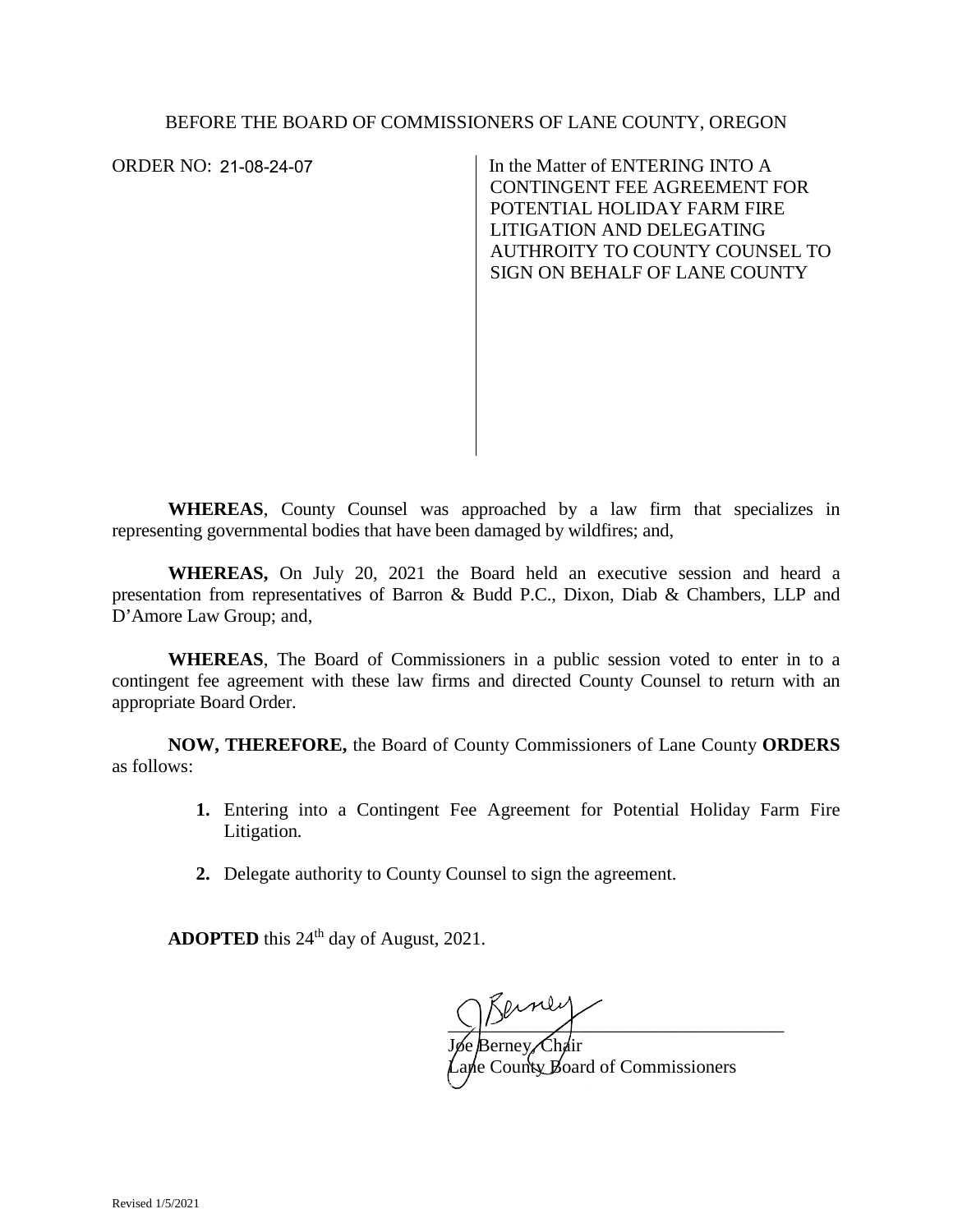#### **PROFESSIONAL SERVICES AGREEMENT**

This PROFESSIONAL SERVICES AGREEMENT ("Contract") is entered into by and between Lane County, a charter county of the State of Oregon ("Client"), on the one hand, and Baron & Budd, P.C., Dixon Diab & Chambers, LLP, and D'Amore Law Group (collectively and individually, "Attorneys"), on the other hand, as of the day of , 2021 (the "Effective Date"). Hereinafter, the Client and Attorneys may be referred to individually as "Party" and collectively as "Parties."

### **RECITALS**

**WHEREAS**, the Client wishes to obtain specialized services, as authorized by Government Code section 31000, concerning litigation arising from the wildfire that occurred in and around Lane County in September 2020 (the "Holiday Farm Fire"); and

**WHEREAS**, Attorneys are willing to provide such specialized services to Client under the terms and conditions set forth herein.

### **TERMS**

**NOW, THEREFORE,** the Client hereby engages the services of Attorneys, and Attorneys agree to provide professional services to Client in accordance with the terms and conditions set forth herein:

- 1. CONDITIONS. This Contract will not take effect, and Attorneys will have no obligation to provide legal services, until Client returns a signed copy of this Contract.
- 2. AUTHORIZED REPRESENTATIVE OF CLIENT. Client designates , Office of County Legal Counsel, or his designee, successor or successor's designee, as the authorized representative to direct Attorneys and to be the primary individual to communicate with Attorneys regarding the subject matter of Attorneys' representation of Client under this Contract. The designation is intended to establish a clear line of authority and to minimize potential uncertainty but not to preclude communication between Attorneys and other representatives of Client.
- 3. SCOPE OF SERVICES AND DUTIES. Client hires Attorneys to provide, and Attorneys shall provide, all legal services (the "Services") necessary for the investigation, analysis, preparation, filing, service, prosecution, handling, and collection on a judgment or monetary recovery of any amounts established under tort law as owing to the Client in a tort lawsuit to be brought by Attorneys on Client's behalf against **Lane Electric Cooperative and its companies** and any other potentially liable third parties (collectively "Defendants"), and pursuit of any and all other available remedies to Clients within the scope of tort damages, which resulted from fires occurring in September 2020 in and around Lane County, Oregon (the "Action"). Attorneys shall provide all legal services reasonably required to represent Client in connection with the Action, and shall take reasonable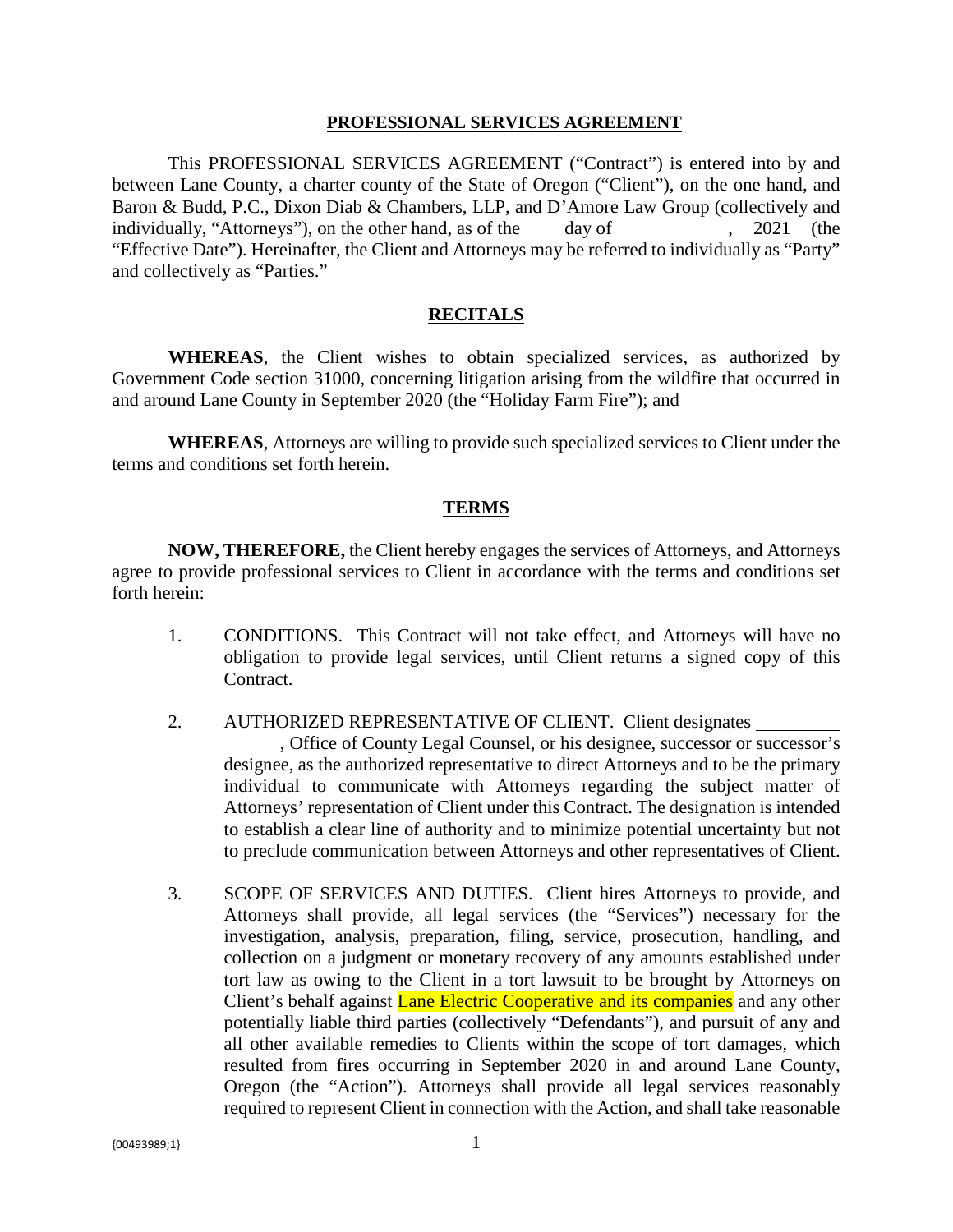steps to keep Client informed of progress and to respond to Client's inquiries. Client shall be truthful with Attorneys, cooperate with Attorneys, and keep Attorneys informed of developments. Attorneys shall be truthful with Client, cooperate with Client, and keep Client informed of developments.

- 4. CLIENT RETAINS DECISION MAKING AUTHORITY. Client retains complete control of all decisions in the Action. Client in no way assigns its prosecutorial discretion to Attorneys and retains all of its inherent powers related to prosecutorial discretion, judgment, control and decision making related to the Action. This authority and controls include but are not limited to:
	- (a) Decisions regarding settlement of the Action are reserved exclusively to the discretion of the Client's Board of Supervisors, as communicated directly to the Attorneys by the County Administrator or the Office of County Legal Counsel.
	- (b) Any of the Defendants that is the subject of the Action may contact County Legal Counsel directly, without first having to confer with or get permission to do so from Attorneys;
	- (c) The Client's Board of Supervisors through County Legal Counsel will retain complete control over the course and conduct of the Action;
	- (d) County Legal Counsel retains veto power over any decisions made or proposed to be made by Attorneys; and
	- (e) A member of the County Legal Counsel's office having expressly delegated or designated supervisory authority may and shall be personally involved in overseeing the Action and participating in all significant legal decisions.
	- (f) Attorneys shall provide all significant written court briefing and other submittals to the County Legal Counsel's Office for review reasonably in advance of the filing or delivery deadline to allow for meaningful review and editing.

These provisions are not meant to be exhaustive, and the parties agree that at all times related to the Client's interest in the litigation will remain vested in the County Counsel. It is the intent of the parties that this paragraph be construed broadly to effectuate the parties' intent that County Legal Counsel does not assign his prosecutorial discretion to Attorneys and that County Legal Counsel retains all control over the course and conduct of the Action as they relate to the Client's interests and that County Legal Counsel have the final decision-making authority over all aspects of the litigation strategy as it relates to the Client.

5. LEGAL SERVICES SPECIFICALLY EXCLUDED. Unless otherwise agreed in writing by Client and Attorneys, Attorneys will not provide legal services with respect to (a) defending any legal proceeding or claim against the Client commenced by any person unless such proceeding or claim is filed against the Client in the Action, filed separately by Defendants related to the Action, or unless the legal proceeding or claim is based on or arises from any statement or conduct by Attorneys in connection with their handling of the Action (including but not limited to any action for defamation arising from press releases or public statements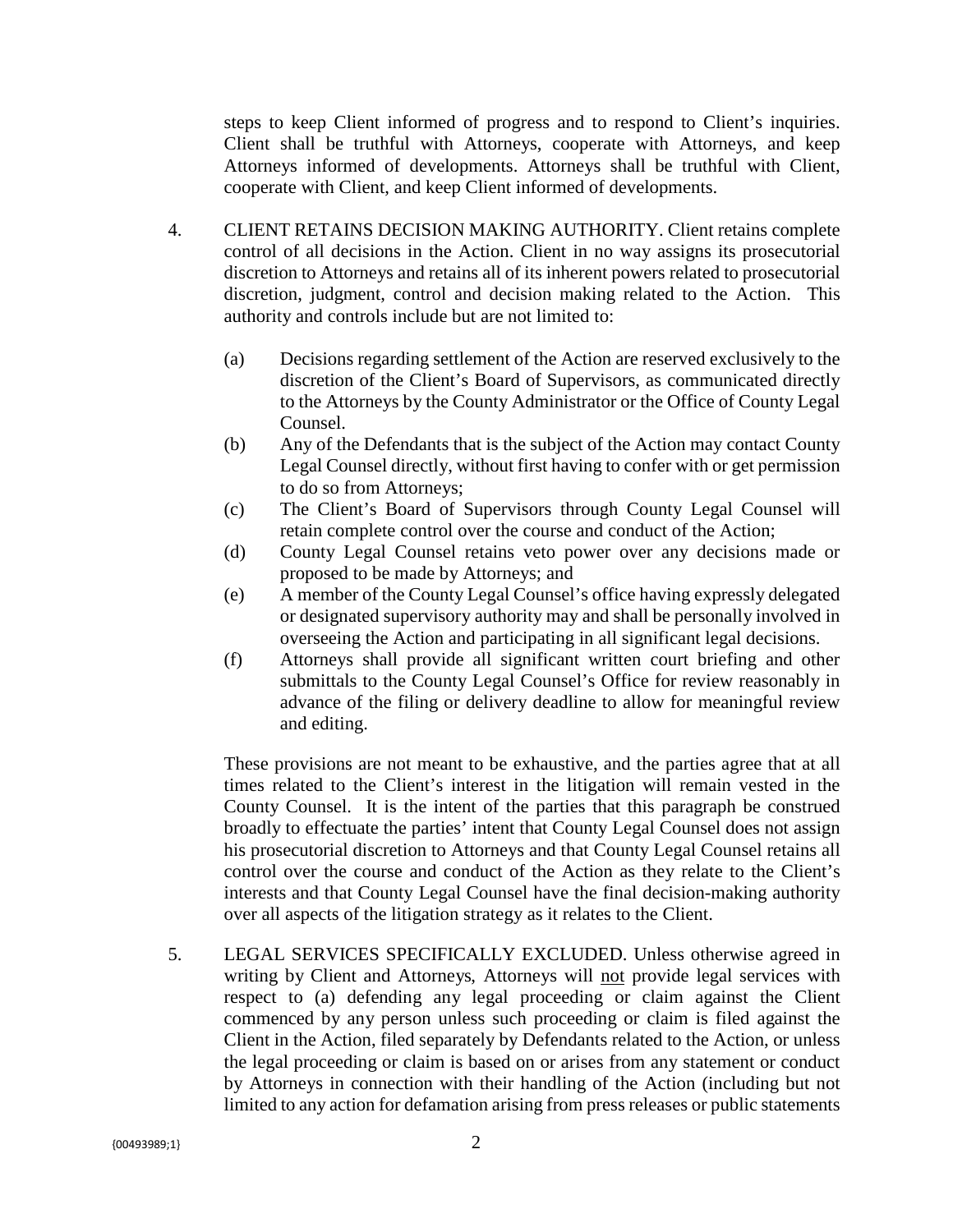prepared or issued by Attorneys on behalf of Client), in which case Attorneys' Services shall include representation of Client in connection with such legal proceeding or claim, or (b) proceedings before any federal or state administrative or governmental agency, department, or board including, but not limited to, the United States Environmental Protection Agency and the Oregon State Department of Environmental Quality (with the exception of the California Public Utilities Commission). With Client's permission, however, Attorneys may elect to appear at such administrative proceedings to protect Client's rights. If Client wishes to retain Attorneys to provide any legal services not provided under this Contract for additional compensation, a separate written agreement between Attorneys and Client will be required.

- 6. FEES. Client will pay attorneys' fees to Attorneys as follows:
	- (a) CONTINGENCY FEE. The Parties agree that Attorneys shall be compensated solely (except in the limited circumstances expressly provided below) on a contingency fee basis. The contingency fee shall be based on eighteen percent (18%) of any net settlement or net recovery that Attorneys obtain for Client. Fees shall be based on a percentage of any settlement or recovery after the deduction of any expense or cost, i.e., the "net" recovery. Contingency fee rates are not set by law, but have been negotiated. If no recovery is made, no fees will be charged or received by Attorneys. The terms "net settlement" or "net recovery" shall include, without limitation, the then present value of any monetary payments agreed or ordered to be made by the Defendants or their insurance carriers as a result of the Services, whether by settlement, arbitration award, court judgment (after all appeals exhausted), or otherwise. Any attorneys' fee paid by Defendants shall be included in calculating th**e** gross recovery. Excluded from the gross recovery are monies or funds reimbursed to the Federal Emergency Management Agency (FEMA) or the State of Oregon. Client agrees that if FEMA and/or the State of Oregon agree in writing to pay their pro rata fair share of attorneys' fees and costs, Client does not object to Attorneys recovery of attorneys' fees.
		- i. "Net recovery," if by settlement, also includes (1) the then-present value of any monetary payments to be made to the Client; and (2) the fair market value of any non-monetary property and/or services to be transferred and/or rendered for the benefit of the Client; and (3) any attorney's fees and costs recovered by the Client as part of any cause of action that provides a basis for such an award. "Recovery" may come from any source, including, but not limited to, the adverse parties to the Client and/or their insurance carriers and/or any third party, whether or not a party to formal litigation. The contingent fee is calculated by multiplying the net recovery by the fee percentage. This calculation is performed on the net recovery amount after the deduction of expenses or costs as provided below.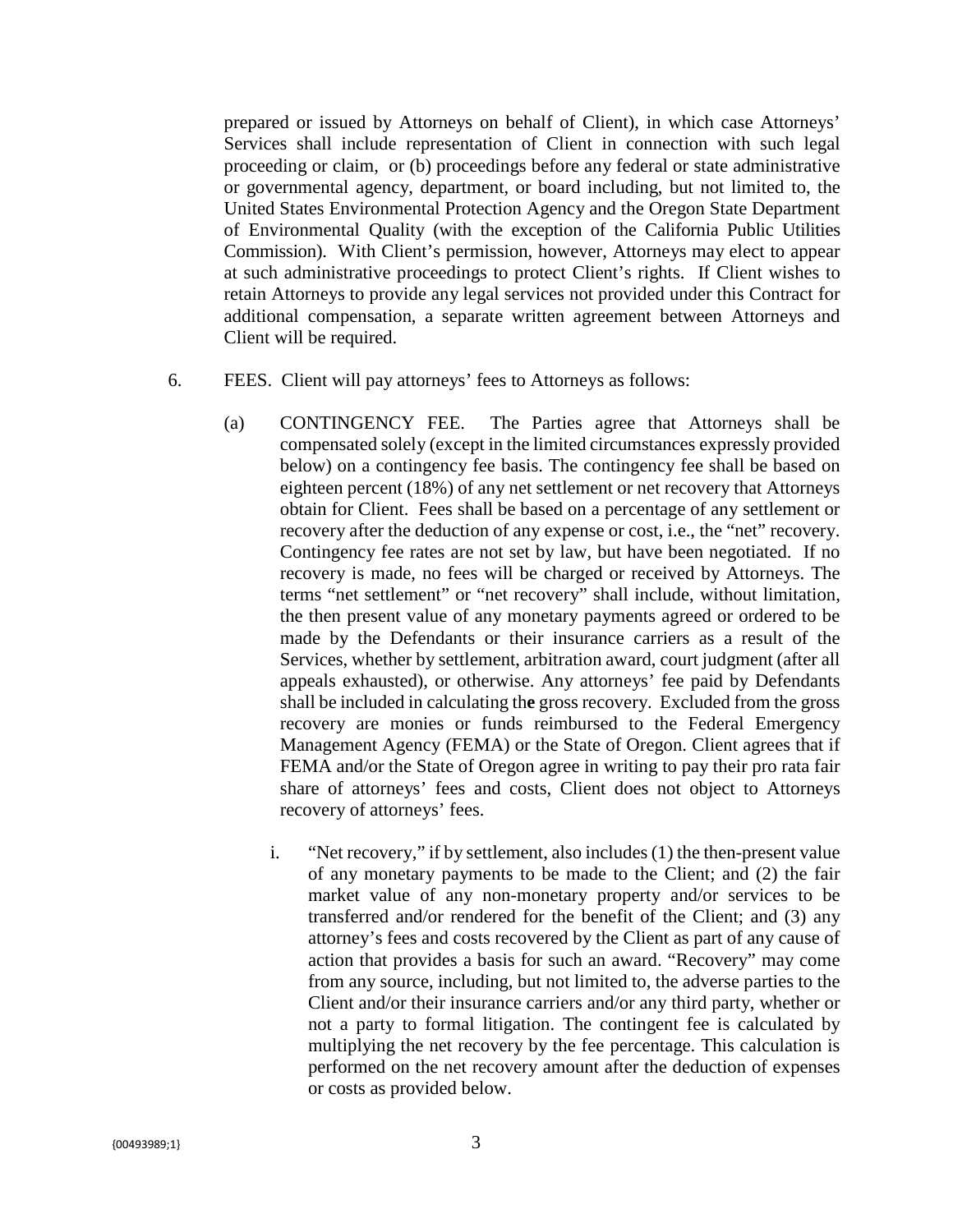- ii. Attorneys are not entitled to recover any fees or costs unless Attorneys are successful in obtaining a net recovery on the Client's behalf as a result of the Services.
- iii. Attorneys agree that Client is not obligated to pay attorneys' fees from any existing or future public fund or funds and that attorneys' fees will be paid solely from amounts recovered from the Defendants, their insurance companies, or third-party liable companies.
- iv. In-Kind Benefits- The Client and Attorney agree that Defendants may attempt to offer an "in-kind" benefit in lieu of monetary payment during resolution efforts. Should the Defendant offer the Client an "in-kind" benefit, and should Client choose to accept an "in-kind" benefit after consulting with Attorney, in lieu of monetary payment, Client and Attorney agree that Attorneys' Fees equal to eighteen percent (18%) of the value of the "in-kind" benefit is owing. Client and Attorney agree that Client is not responsible to pay the contingency fee on the "in-kind" benefit, including that the Client is not responsible to pay any fees out of pocket or out of any general funds. An "in-kind" benefit as used herein is a benefit that is proposed in lieu of or as a replacement for tort damages, and/or a benefit entitled as a tort remedy.
- v. The contingent fee amount which Attorneys are entitled to receive shall be calculated by multiplying the Net Recovery by eighteen (18) percent.
- vi. If Client and Attorneys disagree as to the fair market value of any nonmonetary property or services as described above, Attorneys and Client agree that a binding appraisal will be conducted to determine this value by an appraiser to be mutually selected by Attorneys and Client.
- vii. It is possible that payment to the Client by Defendants or their insurance carrier(s) or any third-party may be deferred, as in the case of an annuity, a structured settlement, or periodic payments. In such event, net recovery will consist of the initial lump sum payment plus the present value (as of the time of the settlement) of the total of all payments to be received thereafter. The contingent fee is calculated, as described above, by multiplying the net recovery by the fee percentage of eighteen percent (18%). The Attorney's fees will be paid out of the initial lump-sum payment, to the extent that it can, and/or by the Defendant at the time of settlement or initial recovery. Any fees not paid by the initial lump-sum payment will be paid in the second or subsequent payment(s). In no event will the Client be required to pay Attorney's fees out of any public funds as described in subsection (c).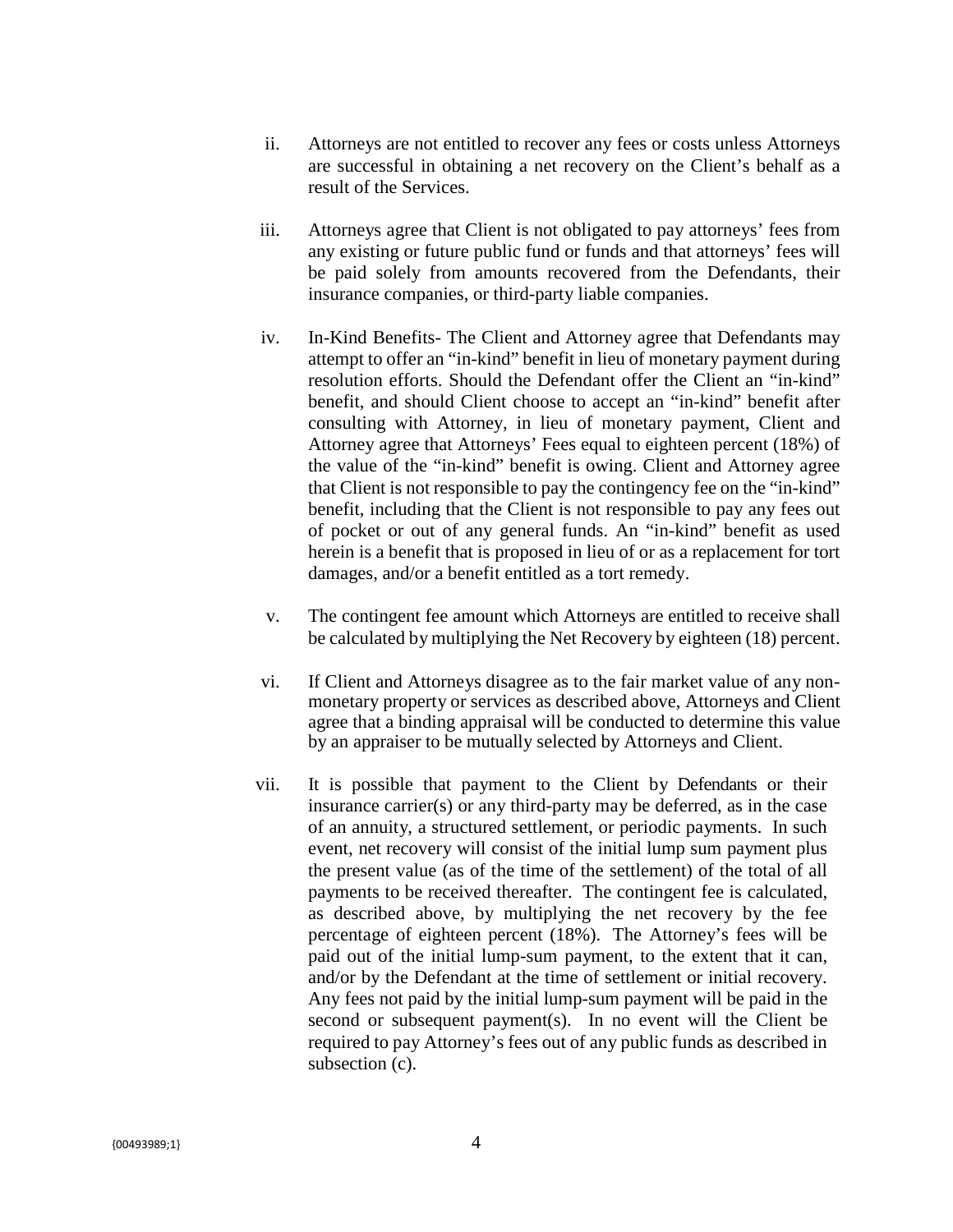(b) Reasonable Fee if Contingent Fee is Unenforceable or if Attorney is Discharged Before Any Recovery.

In the event that the contingent fee portion of this Contract is determined by a court of competent jurisdiction to be unenforceable for any reason, or if the Attorneys are discharged by Client before any net recovery is received, and/or if Attorneys are otherwise prevented by the court from representing Client on a contingent fee basis, Client agrees to pay a reasonable fee for the Services rendered. If the Parties are unable to agree on a reasonable fee for the Services rendered, Attorneys and Client agree that the fee will be determined by arbitration proceedings before a mutually agreed-upon neutral affiliated with either the Judicial Arbitration and Mediation Services (JAMS) or Judicate West (JW). The Parties agree that such compensation based on the reasonable value of Attorneys' services shall be payable solely out of any net recovery received by the Client from Defendants in the Action and in any event shall not exceed eighteen percent (18%) of the net recovery as defined above.

(c) No General Fund Payments

Notwithstanding any other provision in this Contract, in no event will the Client be required to pay legal fees or any litigation costs out of any public fund or funds other than the monies recovered from Defendants, their insurance companies, or third-party liable companies, in the Action.

(d) Attorney Fee Sharing: The total contingency fee shall be apportioned among two law firms as follows, which in no way increases the contingency fee percentage.

|      | Baron & Budd:          | 56.25% |
|------|------------------------|--------|
| ii.  | D'Amore Law Group:     | 25%    |
| iii. | Dixon Diab & Chambers: | 18.75% |

- 7. COSTS AND EXPENSES.
	- (a) GENERAL PROVISION: Attorneys shall advance and pay any and all litigation costs, third party fees and expenses ("Litigation Costs") necessary for handling and prosecution of the Action. In addition to Client's obligation to pay Attorneys for their Services through the contingency fee of eighteen-percent of any net recovery, Client shall reimburse Attorneys, solely from any recovery obtained by Attorneys for Client from Defendants, for all Litigation Costs incurred, advanced and paid by Attorneys in connection with the Action. Such Litigation Costs that are subject to reimbursement to Attorneys from the recovery include but are not limited to the following: process servers' fees, fees fixed by law or assessed by courts or other agencies, court reporters' fees, document managements costs (described in further detail below), messenger and other delivery fees,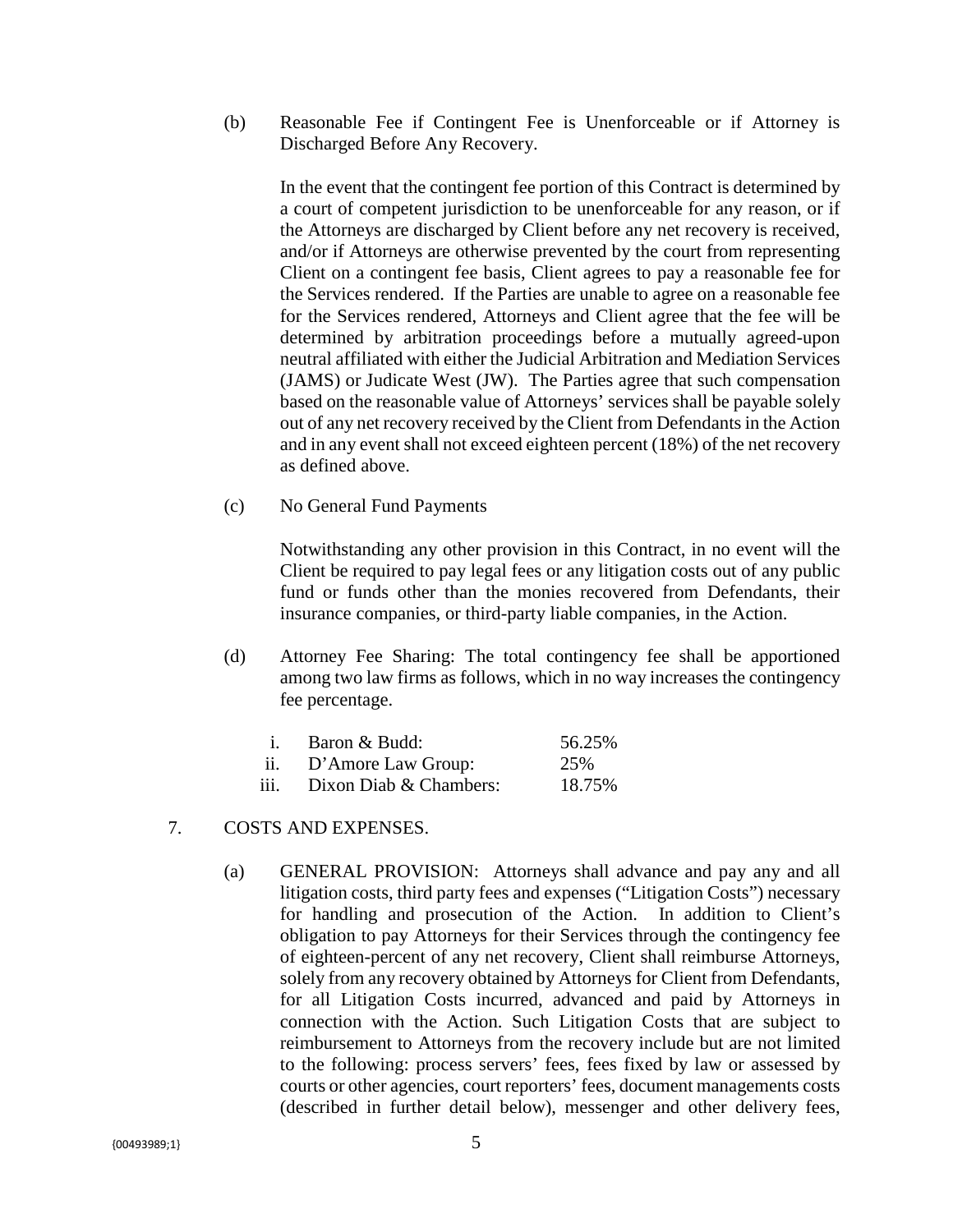parking, investigation expenses, consultants' fees, expert witness fees, and other similar items, that are actually incurred and paid by Attorney. Prior Client approval is required before Attorneys hire any investigators, consultants, or expert witnesses reasonably necessary for handling of the Action in Attorney's judgment. Prior Client approval does not apply to experts hired by Attorneys prior to the execution of this Contract. In addition to the above, County Counsel attorney, legal assistant and other inhouse litigation fees and costs directly attributable to the Action shall be reimbursed, up to one hundred and fifty thousand dollars (\$150,000) only per Lane agency/entity represented, not to exceed four hundred and fifty thousand dollars (\$450,000) total regardless of the number of Lane agencies/entities represented, to the Client as a litigation cost and deducted from the total gross recovery. If there is no recovery from Defendants, Client will not be required to reimburse Attorneys for any Litigation Costs. In the event recovery from Defendants is less than the total of the Litigation Costs incurred and paid by Attorneys, Client will not be required to reimburse Attorneys for any amount of Litigation Costs that exceed the funds available from the recovery from Defendants.

- (b) DOCUMENT MANAGEMENT COSTS: It is Attorneys' obligation to minimize the costs/expenses advanced for both efficiency and practical considerations of modern large volume electronic discovery. In doing so, Attorneys have analyzed the most efficient way to meet their legal obligations while minimizing the costs of doing so. Two options exist:
	- i. *Outside vendor (outsource).* In most cases where the document volume is much less, Attorneys have outside vendors whose responsibility is to assist in the collection of the documents in question, copy those documents, and provide a storage mechanism (either electronic, paper or both) for them. Such costs are advanced by the firm but ultimately reimbursed by you in the event there is a recovery. Based upon the massive volume of wildfire litigation documents, Attorneys do not believe this is the most efficient or realistic method.
	- ii. *Creation of internal electronic discovery processing.* Create a wildfire electronic discovery data processing mechanism where the firm obtains computer software, hardware, and related resources reasonably necessary to procure, organize and produce litigation documents and data. Such a mechanism would obviate the need to outsource these services. Attorneys have priced the costs charged by competent contractors who provide this service and believe that we can provide that service internally at a cheaper cost to the Client, in the event of a recovery.

The Parties agree that effective document management is critical to successful resolution of the Action. Attorneys' intention in this Contract is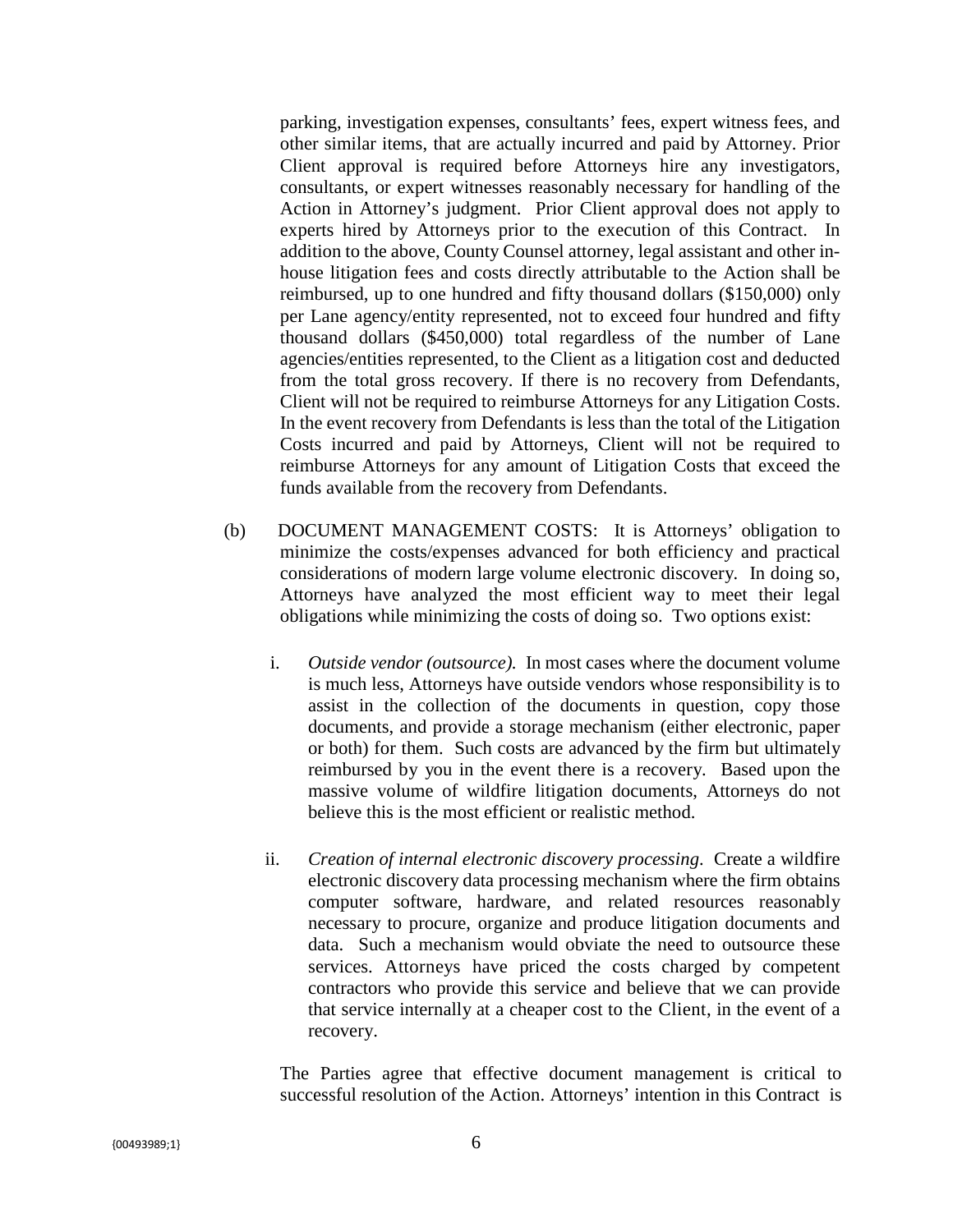to promote efficiency, save Client costs, and limit legal expenses to those directly attributable to the Action for the Client. With respect to document management, Attorneys represent that internal electronic discovery processing is the best option to meet those goals. Therefore, Attorneys plan to add the resources necessary to provide that service necessary in the Action subject to cost review and approval by Client. Attorneys also reserve the right, with consent from Client's County Counsel (which shall not be unreasonably withheld), to use outside vendors where costs and circumstances warrant. Internal Document Management costs include document management costs, such as processing and hosting, incurred after the effective date of this agreement and exclude hardware and software costs. Attorneys agree to provide quarterly reporting regarding costs, including for document management.

As with all other expenses, these document related costs will be advanced by Attorneys, but reimbursed by Client only in the event of recovery.

- (c) SHARED EXPENSES: Client understands that Attorneys may incur certain expenses that jointly benefit multiple clients, including, for example, expenses for travel, experts, and copying. Client agrees that Attorneys shall divide such expenses pro rata among all clients, including individual clients, business clients, and public entity clients, and deduct Client's portion of those expenses from Client's share of any recovery. Prior Client approval is required for shared expenses, with the exception of those experts retained prior to the execution of this Contract. Below in section "(c) i-iv." is the method by which costs and expert fees will be allocated among the County clients for the Action.
	- i. Shared expenses will be divided among clients on a pro rata basis. Pro rata means a percentage or ratio based on recovery. In the pro rata calculation, the ratio numerator is the total amount/value of the Client's individual recovery; the ratio denominator is the total amount/value of all clients' recovery in the litigation. The pro rata ratio is applied to the shared expenses to calculate each Client's portion of the shared expenses.
	- ii. Shared expenses can include those necessary to prove liability against Defendants generally. Proving liability may include liability general to each and all of the fires involved in the September 2020 Holiday Farm Fire (e.g., overall practices, procedures, and protocol of Defendants, proving corporate practices or systemic failures). Such general liability expenses will be divided among all clients pro rata.
	- iii. Shared expenses can include those necessary to prove liability against Defendants related to a specific fire. To the extent that shared expenses are incurred by Attorneys to prove liability related to a specific fire, only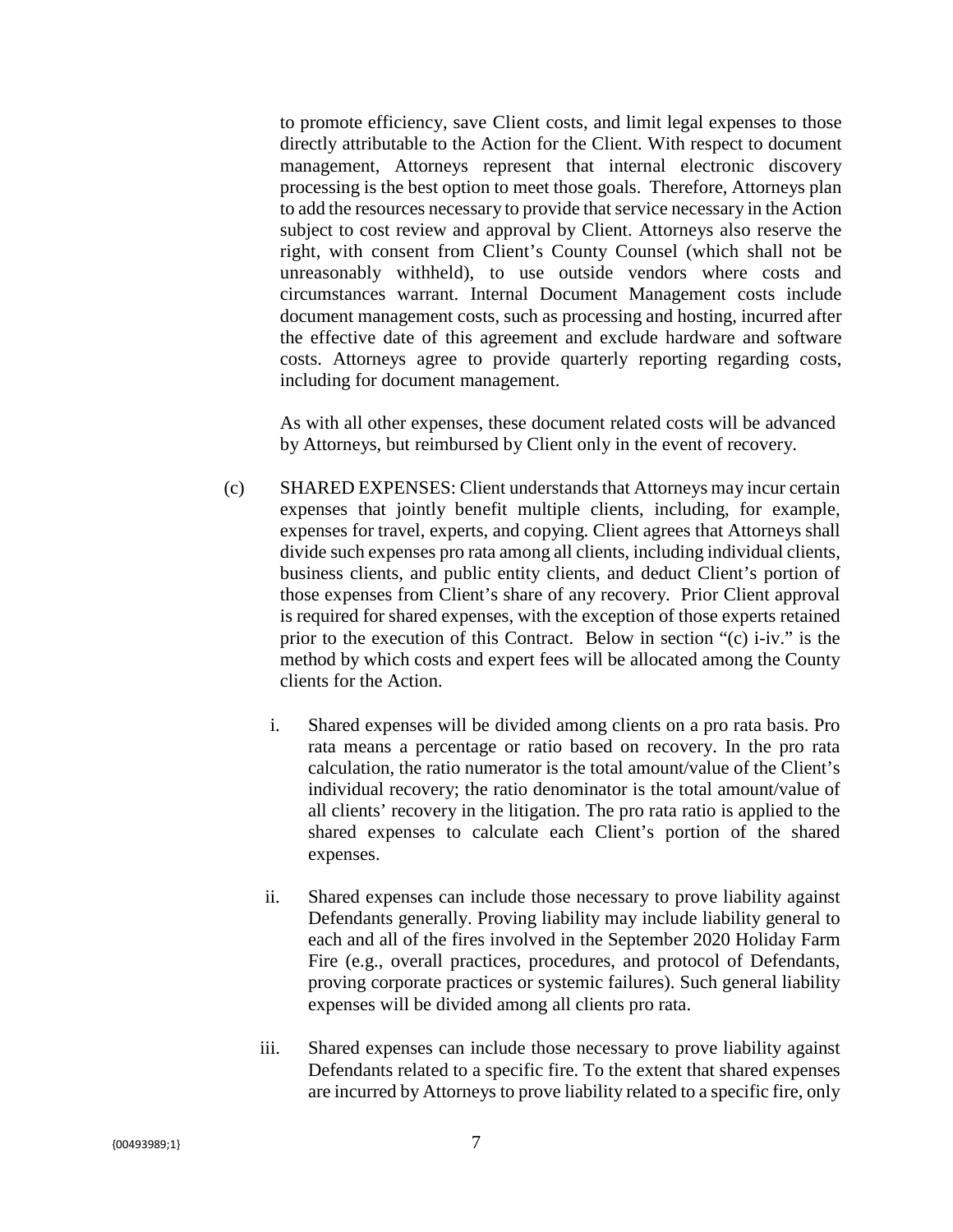those clients affected by each respective fire shall be charged those expenses.

- iv. Shared expenses do not include those expenses necessary to prove client-specific damages.
- (d) TRAVEL EXPENSE WAIVER: Notwithstanding the above, Attorneys agree to waive all travel expenses, including but not limited to transportation and lodging, and including but not limited to and from cause and origin areas, Client offices, and the court in the Action and agree not to seek reimbursement from any recovery for any travel expenses.
- (e) FEDERAL MDL AND STATE COORDINATION FEE ASSESSMENTS: In the event there is a court ordered assessment or agreement for fees and costs required to be paid to any current or future Federal Multidistrict Litigation (MDL) or any State Court coordinated proceedings, which typically ranges from 6% to 9% of the gross proceeds, any attorney's fees under such an assessment will be paid from the Attorneys' fees. However, any costs required to be paid under such an assessment or agreement will be paid from Client's share of any settlement proceeds as part of the costs and expenses advanced, pursuant to section 6. At this time, Attorneys cannot determine what fees and costs, if any, will be paid to the Federal Multidistrict litigation or to a State Court coordinated proceeding. Additionally, members of Attorneys frequently serve on plaintiffs' management or executive committees in MDL and/or the California or Oregon state court coordinated proceedings and perform work which benefits our clients as well as clients of other attorneys involved in similar litigation. As a result, the court or courts where the cases are pending may order that Attorneys are to receive additional compensation for our time and effort which has benefitted all claimants. Compensation for this work and effort, which is known as "common benefit," may be awarded to Attorneys by a court or courts directly from the assessments paid by the Client and others who have filed claims in this litigation, and will not in any way reduce the amount of fees owed under this Contract.
- 8. LIEN. In the event any third party attempts to lien any proceeds recovered from a recovery in the Action, Client hereby grants, and agrees, to the extent permitted by applicable law, that Attorneys hold a first priority and superior lien on any and all proceeds recovered from Defendants in the Action in the amount of the Attorneys' fees and costs that the Attorneys are entitled to, under this Contract. This lien right is limited to only those monies recovered from Defendants and in no way affects any other rights of the Client in any way whatsoever.
- 9. DISCHARGE AND WITHDRAWAL. Client may discharge Attorneys at any time. Attorneys may withdraw with Client's consent or for good cause. Good Cause includes Client's breach of this Contract, Client's refusal to cooperate with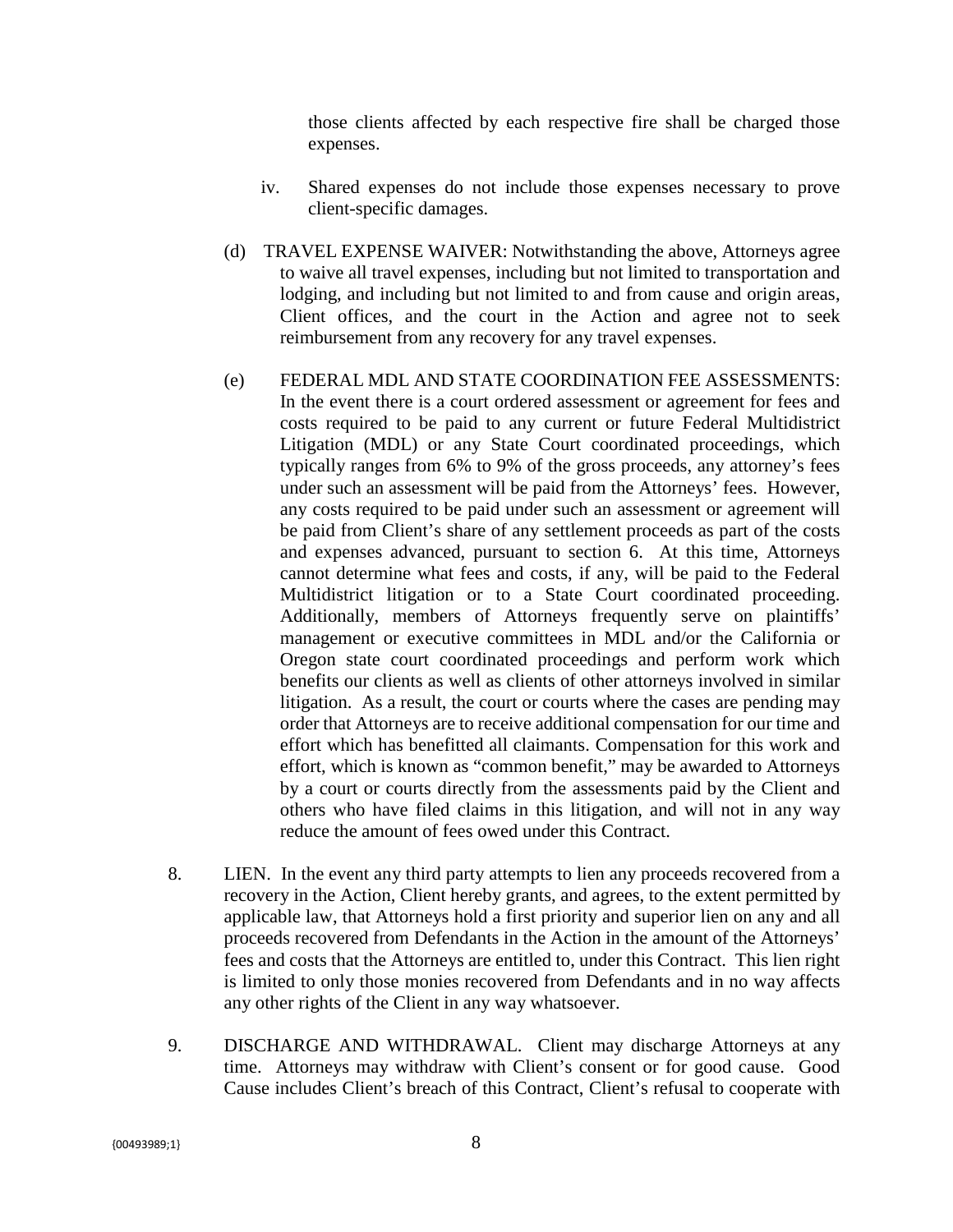Attorneys or to follow Attorneys' advice on a material matter, or any other fact or circumstance that would render Attorneys' continuing representation unlawful or unethical. Attorneys may also discharge Client if Client at any time is dishonest with Attorneys, or fails to provide relevant information to Attorneys. Attorneys may also discharge Client if Attorneys determine Client's claims no longer economically merit prosecution by Attorneys. If Attorneys discharge Client for any reason other than breach of this Contract by Client or irreconcilable differences between Attorneys and Client, Attorneys shall not be entitled to recovery of any reasonable compensation for their Services and the provisions of Section 6(b) above shall not apply.

- 10. AUTHORITY OF ATTORNEY. Attorneys may, with prior Client approval, associate co-counsel if the law firm believes it advisable or necessary for the proper handling of the Action, and if such approval is granted the Parties agree and expressly authorize the Attorneys to divide any attorneys' fees that may eventually be earned with co-counsel so associated for the handling of our claim (but subject to the limitations on the amount, percentage, and source of recovery of such fees, as set forth above). Attorneys understand that the amount of attorneys' fees which Client will pay shall not be increased by the work of co-counsel associated to assist with the handling of the Action, and that such associated co-counsel will be paid solely by the Attorneys out of the attorneys' fees to which Attorneys are entitled in this Contract.
- 11. DISCLAIMER OF GUARANTEE. Nothing in this Contract and nothing in Attorneys' statements to Client will be construed as a promise or guarantee about the outcome of the Action. Attorneys make no such promises or guarantees. Attorneys' comments about the outcome of the Action are expressions of opinion only.
- 12. MULTIPLE REPRESENTATIONS: The Client understands that Attorneys do or may represent many other individuals with actual or potential wildfire claims. Attorneys' representation of multiple claimants at the same time may create certain actual or potential conflicts of interest in that the interests and objectives of each client individually on certain issues are, or may become, inconsistent with the interests and objectives of the other. Attorneys are governed by specific rules and regulations relating to their professional responsibilities in their representation of the Client and Attorneys' other clients, and especially where conflicts of interest may arise from their representation of multiple clients against the same or similar Defendants, Attorneys are required to advise their clients of any actual or potential conflicts of interest and obtain their informed written consent to Attorneys' representation when actual, present, or potential conflicts of interest exist. By signing this Contract, the Client is acknowledging that it has been advised of the potential conflicts of interest which may be or are associated with our representation of the Client and other multiple claimants and that the Client nevertheless wants Attorneys to represent the Client, and that the Client consents to Attorneys' representation of others in connection with the wildfire litigation.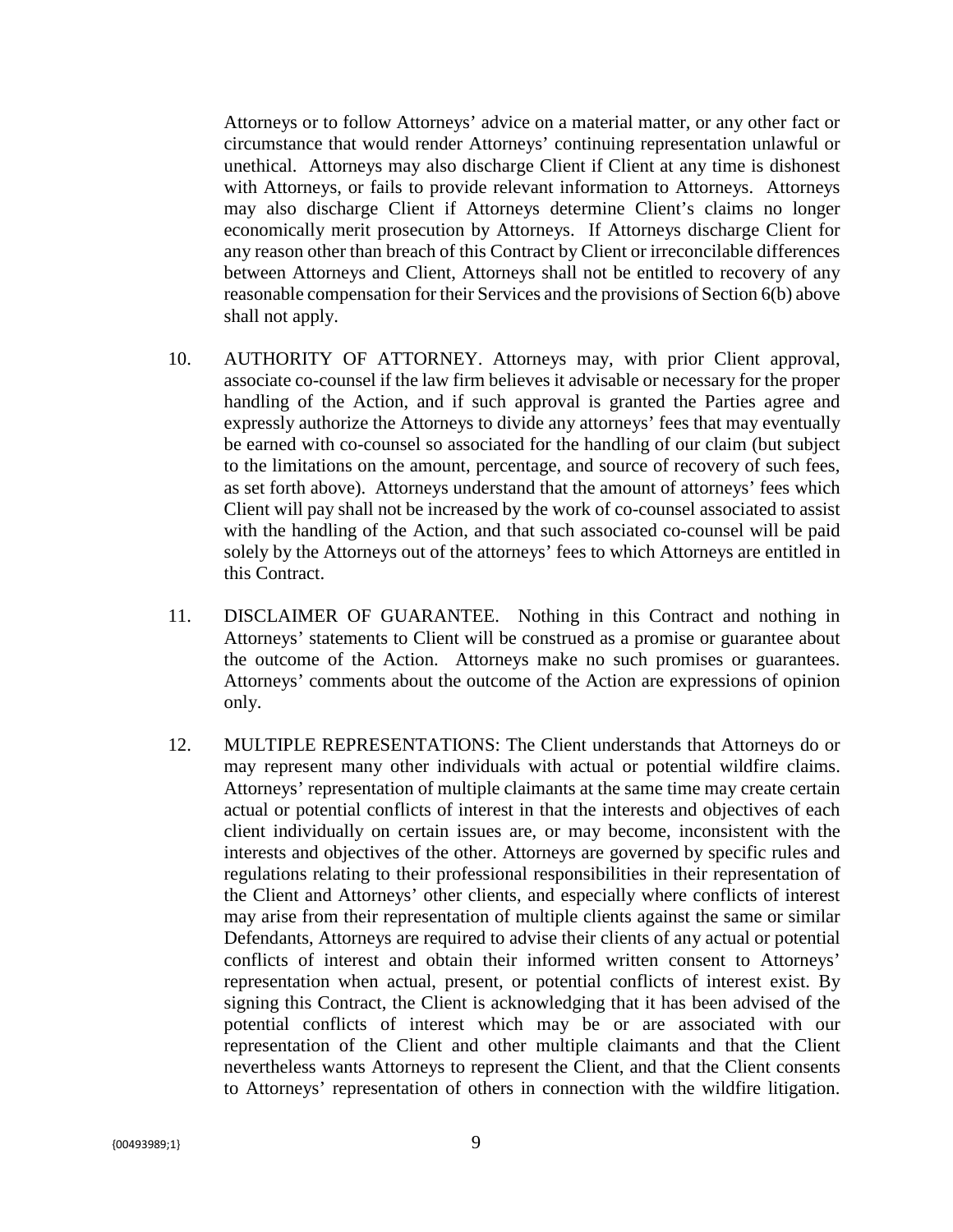Attorneys advise the Client, that the Client remains completely free to seek other legal advice at any time even after the Client signs this Contract. Client does not however, waive any actual conflict, if another client of Attorneys files a legal action against the County for matters related to or arising out of the wildfire.

- 13. AGGREGATE SETTLEMENTS: Often times in cases where Attorneys represent multiple clients in similar litigation, the opposing parties or defendants attempt to settle or otherwise resolve cases in a group or groups, by making a single settlement offer to settle a number of cases simultaneously. There exists a potential conflict of interest whenever a lawyer represents multiple clients in a settlement of this type because it necessitates choices concerning the allocation of limited settlement amounts among the multiple clients. However, if all clients consent, a group settlement can be accomplished and a single offer can be fairly distributed among the clients by assigning settlement amounts based upon the strengths and weaknesses of each case, the relative nature, severity and extent of injuries, and individual case evaluations. In the event of a group or aggregate settlement proposal, Attorneys may implement a settlement program, overseen by a referee or special master, who may be appointed by a court, designed to ensure consistency and fairness for all claimants, and which will assign various settlement values and amounts to each client's case depending upon the facts and circumstances of each individual case. The Client authorizes Attorneys to enter into and engage in group settlement discussions and agreements which may include the Client's individual claims. Although the Client authorizes Attorneys to engage in such group settlement discussions and agreements, the Client will still retain the sole right to approve, and Attorneys are required to obtain the Client's approval of, any settlement of the Client's Action.
- 14. TERM OF THE CONTRACT. The term of this Contract shall commence on the Effective Date and shall expire upon completion of Attorneys' Services hereunder, unless terminated earlier in accordance with the provisions of this Contract. The following obligations of Attorneys owed to Client shall continue in full force and effect after completion of the Attorneys' Services and/or after any earlier termination of the Contract: the Attorneys' obligations covered by the provisions below regarding confidentiality, taxes, and access to records/retention.
- 15. LEGAL STATUS. So that Client may properly comply with its reporting obligations under federal and state laws pertaining to taxation, if Attorneys are or become a corporation during the term of this Contract, proof that such status is currently recognized by and complies with the laws of both the state of incorporation or organization and the State of California or the State of Oregon, if different, shall be provided to the Legal Administrative Specialist in the County Legal Counsel's Office upon request in a form satisfactory to the Lane County Auditor. Such proof shall include, but need not be limited to, a copy of any annual or other periodic filings or registrations required by the state of origin or California or Oregon, the current address for service of process on the corporation or limited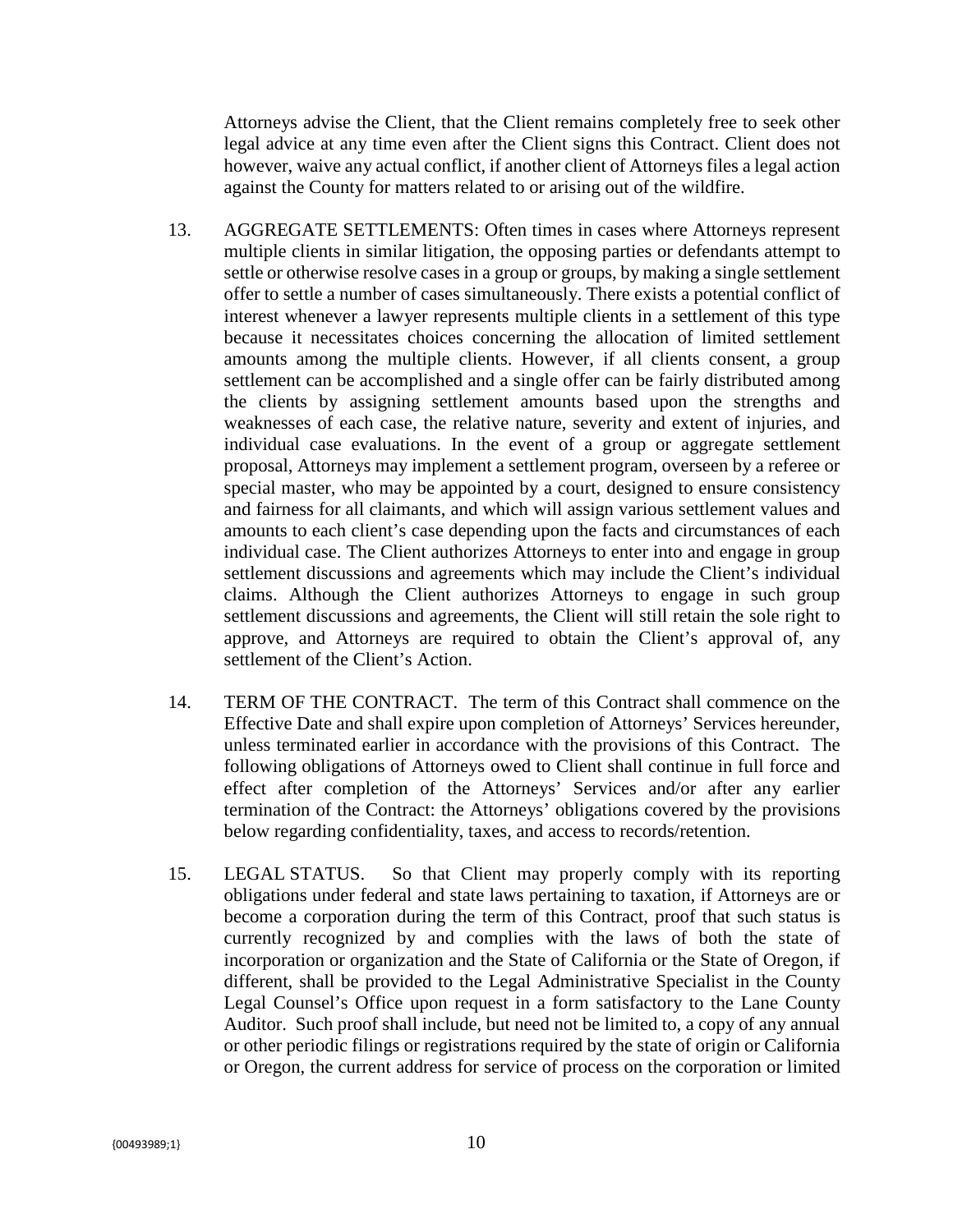liability partnership, and the name of any agent designated for service of process by Attorneys within the State of California or the State of Oregon.

- 16. INDEPENDENT CONTRACTORS. Attorneys shall perform this Contract as independent contractors. Attorneys and their officers, agents and employees are not, and shall not be deemed to be, Lane County employees for any purpose, including workers' compensation and employee benefits. Attorneys shall, at their own risk and expense, determine the method and manner by which duties imposed on Attorneys by this Contract shall be performed; provided, however, that the Client may monitor the work performed by Attorneys as provided above. The Client shall not deduct or withhold any amounts whatsoever from the compensation paid to Attorneys, including, but not limited to amounts required to be withheld for state and federal taxes. As between the Parties to this Contract, Attorneys shall be solely responsible for all such payments.
- 17. INSURANCE. Attorneys shall obtain and maintain in full force and effect throughout the term of this Contract, and thereafter as to matters occurring during the term of this Contract, the following insurance coverage:
	- (a) Workers' Compensation insurance. To the extent required by law during the term of this Contract, Attorneys shall provide workers' compensation insurance for the performance of any of Attorneys' duties under this Contract, including but not limited to, coverage for workers' compensation and employer's liability and a waiver of subrogation, and shall provide the Client with certification of all such coverages upon request by the Client's Risk Manager.
	- (b) Liability insurance. Attorneys shall obtain and maintain in full force and effect during the term of this Contract the following liability insurance coverages, issued by a company admitted to do business in California and/or Oregon and having an A.M. Best rating of A:VII or better:
		- i. General Liability. Commercial general liability [CGL] insurance coverage (personal injury and property damage) of not less than ONE MILLION DOLLARS (\$1,000,000) combined single limit per occurrence, covering liability or claims for any personal injury, including death, to any person and/or damage to the property of any person arising from the acts or omissions of Attorneys or any officer, agent, or employee of Attorneys under this Contract. If the coverage includes an aggregate limit, the aggregate limit shall be no less than twice the per occurrence limit.
		- ii. Professional Liability/Errors and Omissions. Professional liability [or errors and omissions] insurance for all activities of Attorneys arising out of or in connection with this Contract in an amount not less than ONE MILLION DOLLARS (\$1,000,000) per claim.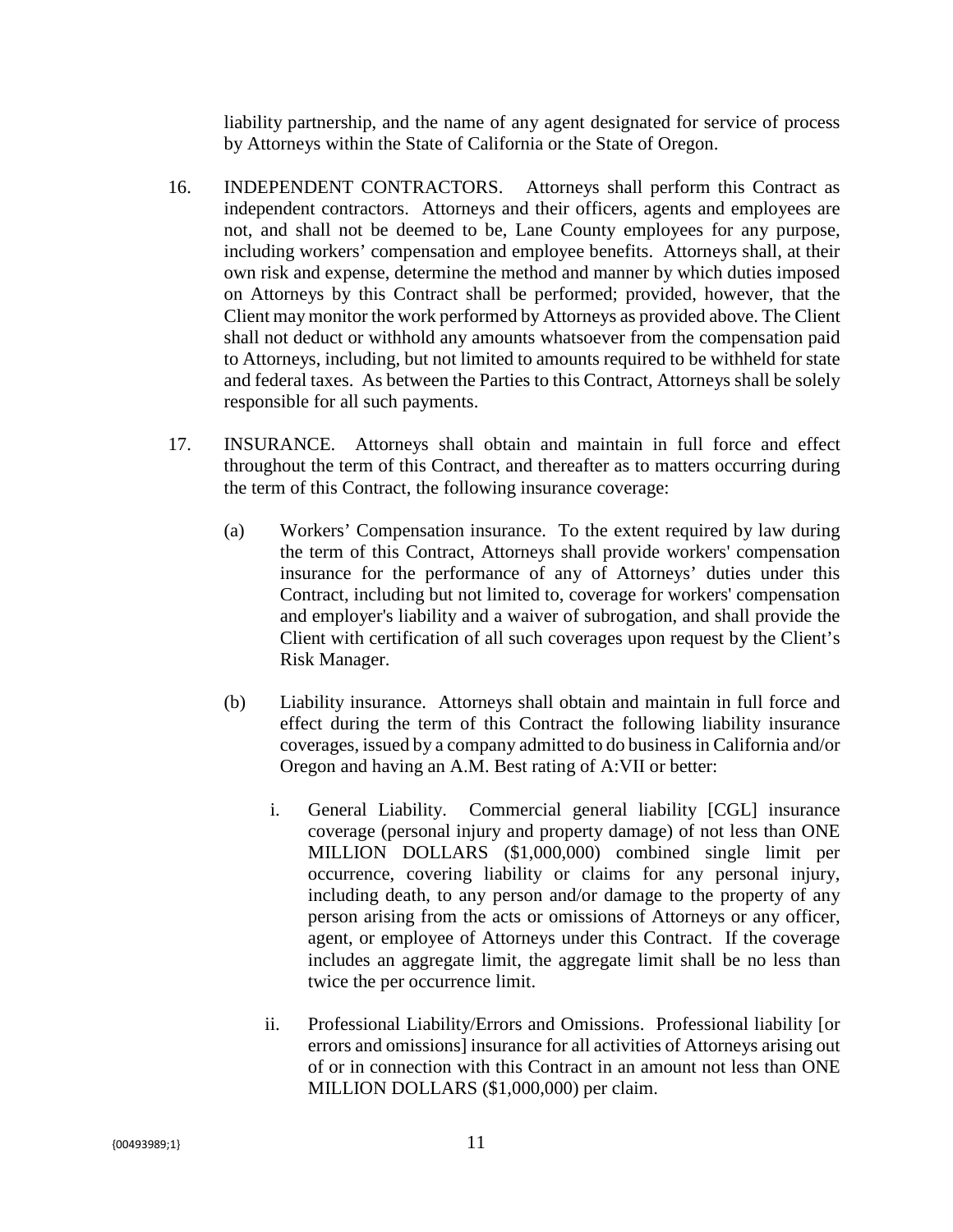- iii. Comprehensive Automobile Liability Insurance. Comprehensive automobile liability insurance (Bodily Injury and Property Damage) on owned, hired, leased and non-owned vehicles used in conjunction with Attorneys of not less than ONE MILLION DOLLARS (\$1,000,000) combined single limit per occurrence.
- (c) Certificates. All insurance coverages referenced in Section 17(b), above, shall: be evidenced by one or more certificates of coverage or, with the consent of the Client's Risk Manager, demonstrated by other evidence of coverage acceptable to the Risk Manager, which shall be filed by Attorneys with the County Legal Counsel's Office prior to commencement of performance of any of Attorneys' duties; reference this Contract by its Lane County Agreement Number specified above on page 1; be kept current during the term of this Contract; shall provide that the Client shall be given no less than thirty (30) days' prior written notice of any non-renewal, cancellation, other termination, or material change, except that only ten (10) days' prior written notice shall be required where the cause of non-renewal or cancellation is non-payment of premium; and provide that the inclusion of more than one insured shall not operate to impair the rights of one insured against another insured, the coverage afforded applying as though separate policies had been issued to each insured, but the inclusion of more than one insured shall not operate to increase the limits of the company's liability. For the commercial general liability insurance coverage referenced in Section  $17(b)(1)$ , above, and, where the vehicles are covered by a commercial policy rather than a personal policy, for the comprehensive automobile liability insurance coverage referenced in Section 17(b)(3), above, Attorneys shall also file with the evidence of coverage an endorsement from the insurance provider naming Lane County, its officers, employees, agents and volunteers as additional insureds and waiving subrogation, and the certificate or other evidence of coverage shall provide that if the same policy applies to activities of any Attorneys or agents of the Attorneys not covered by this Contract then the limits in the applicable certificate relating to the additional insured coverage of the Client shall pertain only to liability for activities of Attorneys under this Contract, and that the insurance provided is primary coverage to the Client with respect to any insurance or self-insurance programs maintained by the Client. The additional insured endorsements for the general liability coverage shall use Insurance Services Office (ISO) Form No. CG 20 09 11 85 or CG 20 10 11 85, or equivalent, including (if used together) CG 2010 10 01 and CG 2037 10 01; but shall not use the following forms: CG 20 10 10 93 or 03 94. Upon request of the Client's Risk Manager, Attorneys shall provide or arrange for the insurer to provide within thirty (30) days of the request, certified copies of the actual insurance policies or relevant portions thereof.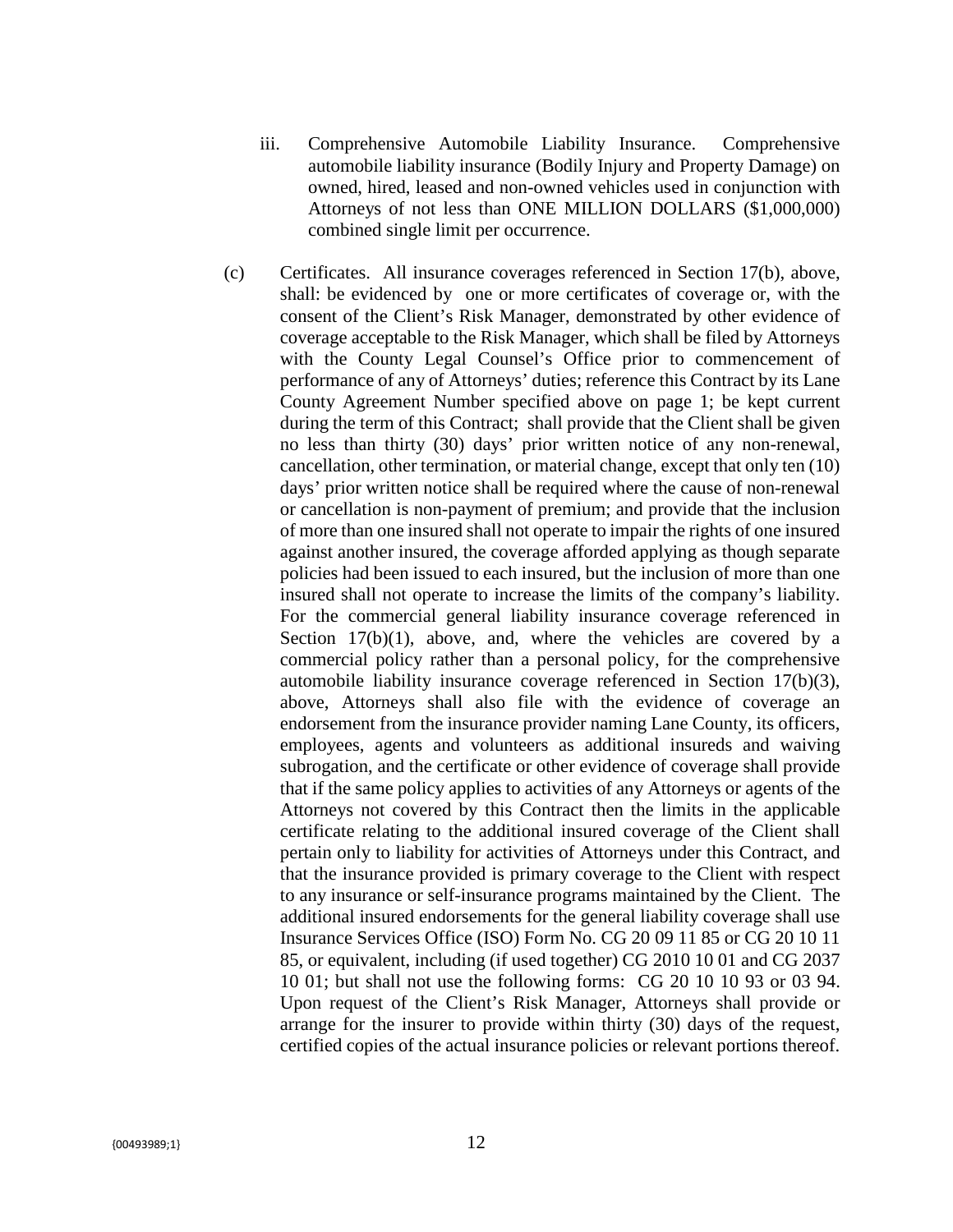- (d) Deductibles/Retentions. Any deductibles or self-insured retentions shall be declared to, and be subject to approval by, Client's Risk Manager, which approval shall not be denied unless the Risk Manager determines that the deductibles or self-insured retentions are unreasonably large in relation to compensation payable under this Contract and the risks of liability associated with the activities required of Attorneys by this Contract. At the option of and upon request by the Client's Risk Manager if the Risk Manager determines that such deductibles or retentions are unreasonably high, either the insurer shall reduce or eliminate such deductibles or selfinsurance retentions as respects the Client, its officers, employees, agents and volunteers or Attorneys shall procure a bond guaranteeing payment of losses and related investigations, claims administration and defense expenses.
- 18. TERMINATION FOR CAUSE. If either Party shall fail to fulfill in a timely and proper manner that Party's obligations under this Contract or otherwise breach this Contract and fail to cure such failure or breach within fifteen (15) days of receipt of written notice from the other Party describing the nature of the breach, the nondefaulting party may, in addition to any other remedies it may have, terminate this Contract by giving fifteen (15) days' prior written notice to the defaulting Party in the manner set forth in the Notices provision below. The Client hereby authorizes the Lane County Executive Officer to make all decisions and take all actions required under this Paragraph to terminate this Contract on behalf of the Client for cause.
- 19. TERMINATION FOR CONVENIENCE. Subject and subordinate to any other provisions of this Contract above, this Contract may be terminated by either Party for any reason and at any time by giving no less than thirty (30) days' prior written notice of such termination to the other Party and specifying the effective date thereof. The Client hereby authorizes the Lane County Executive Officer to make all decisions and take all actions required under this Paragraph to terminate this Contract on behalf of the Client for the convenience of the Client.

### 20. DISPOSITION OF AND TITLE TO WORK IN PROGRESS UPON COMPLETION OF SERVICES OR EARLIER TERMINATION.

Upon completion of Attorneys' Services or upon earlier termination of this Contract, all finished or unfinished documents and other materials, if any, and all rights therein shall become, at the option of the Client, the property of, and shall be promptly returned to, the Client, although Attorneys may retain a copy of such work for their personal records only.

21. NO WAIVER. The waiver by either Party of any breach or violation of any requirement of this Contract shall not be deemed to be a waiver of any such breach in the future, or of the breach of any other requirement of this Contract.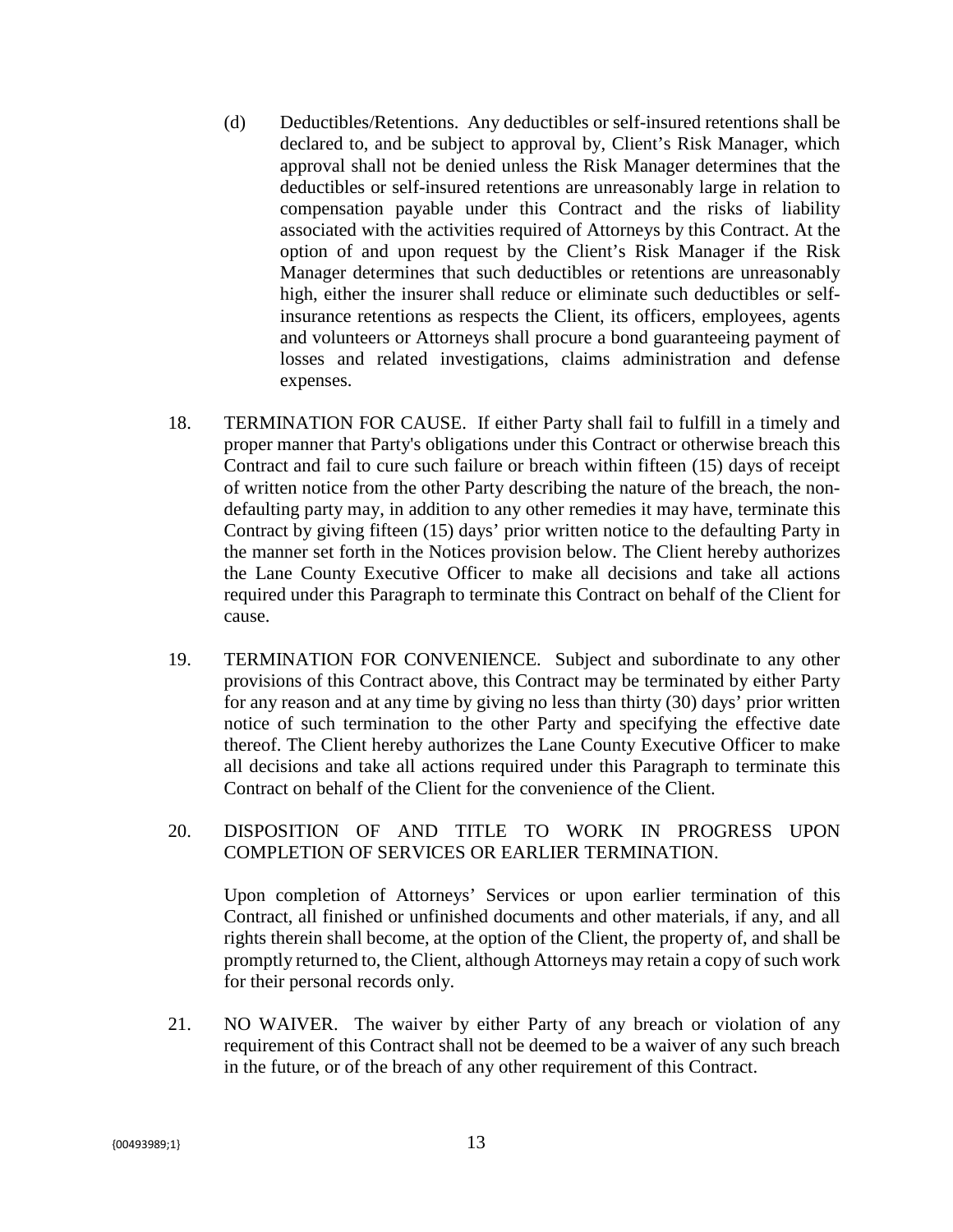- 22. CONFIDENTIALITY. Confidential information is defined as all information disclosed to Attorneys which relates to the Client's past, present, and future activities, as well as activities under this Contract. Attorneys shall hold all such information as Attorneys may receive, if any, in trust and confidence, except with the prior written approval of the Client, expressed through its County Counsel. Upon completion of Attorneys' Services under this Contract, or upon any earlier termination of this Contract, Attorneys shall return to the Client written and descriptive matter which contains any such confidential information, except that Attorneys may retain for their files a copy of Attorneys' work product if such product has been made available to the public by the Client. To comply with this paragraph, Attorneys confirm that they are subject to and agree to comply with the applicable Rules of Professional Conduct regarding Confidentiality.
- 23. AMENDMENT/MODIFICATION. Except as specifically provided herein, this Contract may be modified or amended only in writing signed by all Parties.

## 24. INTERPRETATION/ VENUE.

- (a) Interpretation. The headings used herein are for reference only. The terms of the Contract are set out in the text under the headings. This Contract shall be governed by the laws of the State of Oregon without regard to the choice of law or conflicts.
- (b) Venue. This Contract is made in Lane County, Oregon. The venue for any legal action in state court filed by either Party to this Contract for the purpose of interpreting or enforcing any provision of this Contract shall be in Oregon State Court, County of Lane. The venue for any legal action in federal court filed by either Party to this Contract for the purpose of interpreting or enforcing any provision of this Contract lying within the jurisdiction of the federal courts shall be the District of Oregon. The appropriate venue for arbitration, mediation or similar legal proceedings under this Contract shall be Lane County, Oregon; however, nothing in this sentence shall obligate either Party to submit to mediation or arbitration any dispute arising under this Contract.
- 25. COMPLIANCE WITH LAWS. Attorneys shall observe and comply with all applicable Federal, State and local laws, ordinances, and codes. Such laws shall include, but not be limited to, the following, except where prohibited by law:
	- (a) Non-Discrimination. During the performance of this Contract, Attorneys and their subcontractors shall not deny the benefits thereof to any person on the basis of sex, race, color, ancestry, religion or religious creed, national origin or ethnic group identification, sexual orientation, marital status, age (over 40), mental disability, physical disability or medical condition (including cancer, HIV and AIDS), nor shall they discriminate unlawfully against any employee or applicant for employment because of sex, race,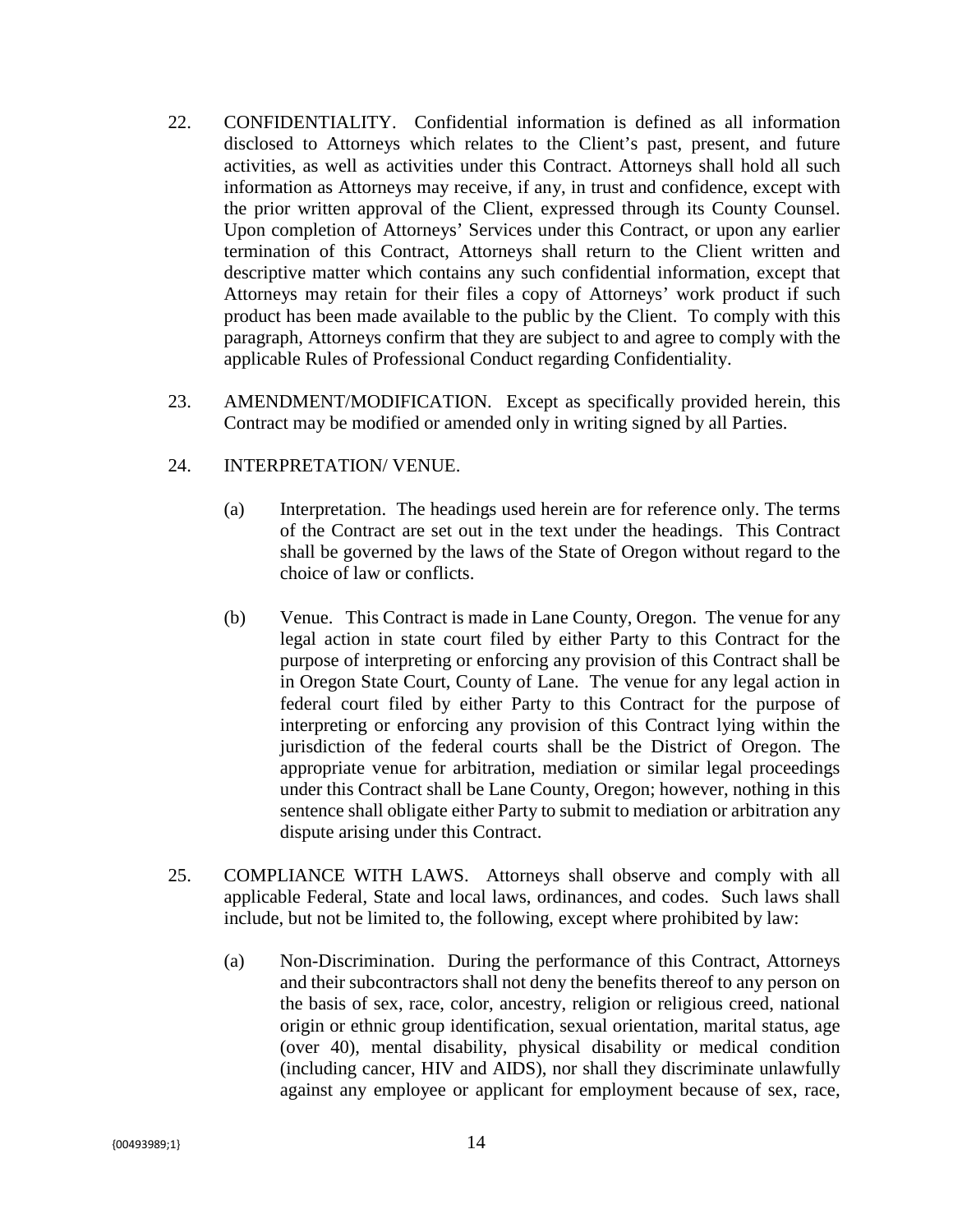color, ancestry, religion or religious creed, national origin or ethnic group identification, sexual orientation, marital status, age (over 40), mental disability, physical disability or medical condition (including cancer, HIV and AIDS), or use of family care leave. Attorneys shall ensure that the evaluation and treatment of employees and applicants for employment are free of such discrimination or harassment. In addition to the foregoing general obligations, Attorneys shall comply with the provisions of the Fair Employment and Housing Act (Government Code section 12900, et seq.), the regulations promulgated thereunder (Title 2, California Code of Regulations, section 7285.0, et seq.), the provisions of Article 9.5, Chapter 1, Part 1, Division 3, Title 2 of the Government Code (sections 11135- 11139.5) and any state or local regulations adopted to implement any of the foregoing, as such statutes and regulations may be amended from time to time.

- (b) Documentation of Right to Work. Attorneys agree to abide by the requirements of the Immigration and Control Reform Act pertaining to assuring that all newly-hired employees of Attorneys performing any services under this Contract have a legal right to work in the United States of America, that all required documentation of such right to work is inspected, and that INS Form 1-9 (as it may be amended from time to time) is completed and on file for each employee. Attorneys shall make the required documentation available upon request to the Client for inspection.
- (c) Inclusion in Subcontracts. To the extent any of the services required of Attorneys under this Contract are subcontracted to a third party, Attorneys shall include all of the provisions of this Paragraph in all such subcontracts as obligations of the subcontractor.
- 26. TAXES. Attorneys agree to file federal and state tax returns or applicable withholding documents and to pay all applicable taxes or make all required withholdings on amounts paid pursuant to this Contract and shall be solely liable and responsible to make such withholdings and/or pay such taxes and other obligations including, without limitation, state and federal income and FICA taxes. In the event that the Client is audited for compliance regarding any withholding or other applicable taxes or amounts, Attorneys agree to furnish the Client with proof of payment of taxes or withholdings on those earnings.
- 27. ACCESS TO RECORDS/RETENTION. The Client, any federal or state grantor agency funding all or part of the compensation payable hereunder, the State Controller, the Comptroller General of the United States, or the duly authorized representatives of any of the above, shall have access to any books, documents, papers and records of Attorneys which are directly pertinent to the subject matter of this Contract for the purpose of making audit, examination, excerpts and transcriptions. Except where longer retention is required by any federal or state law, Attorneys shall maintain all required records for at least seven (7) years after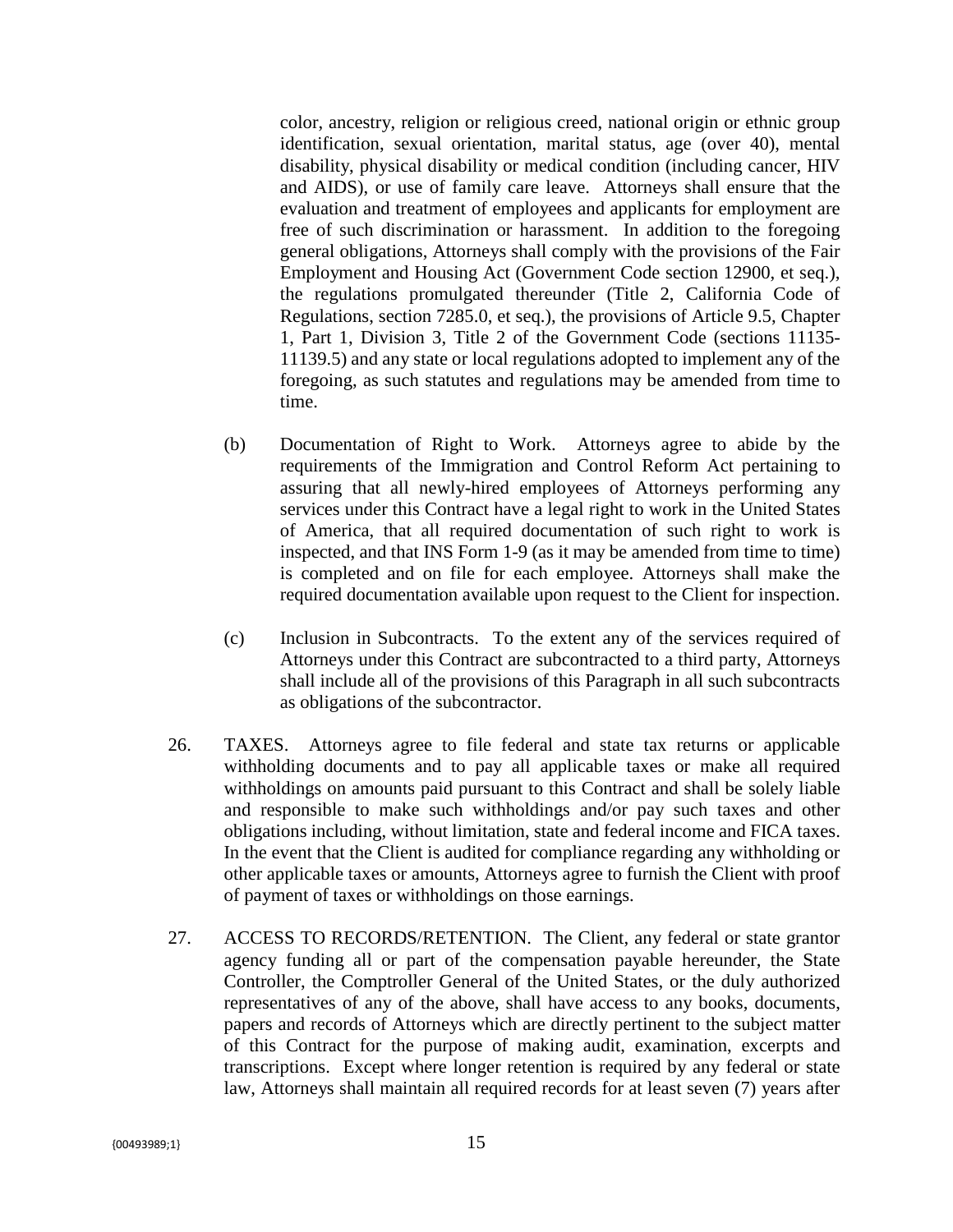the Client makes final payment for any other work authorized hereunder and all pending matters are closed, whichever is later.

- 28. SEVERABILITY. If any provision of this Contract, or any portion thereof, is found by any court of competent jurisdiction to be unenforceable or invalid for any reason, such provision shall be severable and shall not in any way impair the enforceability of any other provision of this Contract.
- 29. NOTICES. All notices required or authorized by this Contract shall be in writing and shall be delivered in person or by deposit in the United States mail, by certified mail, postage prepaid, return receipt requested. Any mailed notice, demand, request, consent, approval or communication that either Party desires to give the other Party shall be addressed to the other Party at the address set forth below. Either Party may change its address by notifying the other Party of the change of address. Any notice sent by mail in the manner prescribed by this paragraph shall be deemed to have been received on the date noted on the return receipt or five days following the date of deposit, whichever is earlier.

| <b>CLIENT</b> | <b>ATTORNEYS</b>                   |  |
|---------------|------------------------------------|--|
|               | John Fiske                         |  |
|               | Shareholder, Baron & Budd          |  |
|               | 11440 West Bernardo Court, Ste 265 |  |
|               | San Diego, CA 92127                |  |

30. EFFECTIVE DATE. This Contract will take effect upon full execution by Client and Attorneys, as reflected by the most recent date specified in the signature blocks below. This Contract may be signed in counterparts, which taken together shall constitute one and the same Contract, and which may be signed and transmitted by facsimile or e-mail. Once this Contract has been fully executed by all Parties, any signed counterpart shall be equivalent to a signed original for all purposes.

IN WITNESS WHEREOF, this Contract was executed by the Parties hereto effective as of the date first above written.

# SIGNATURES ON FOLLOWING PAGE